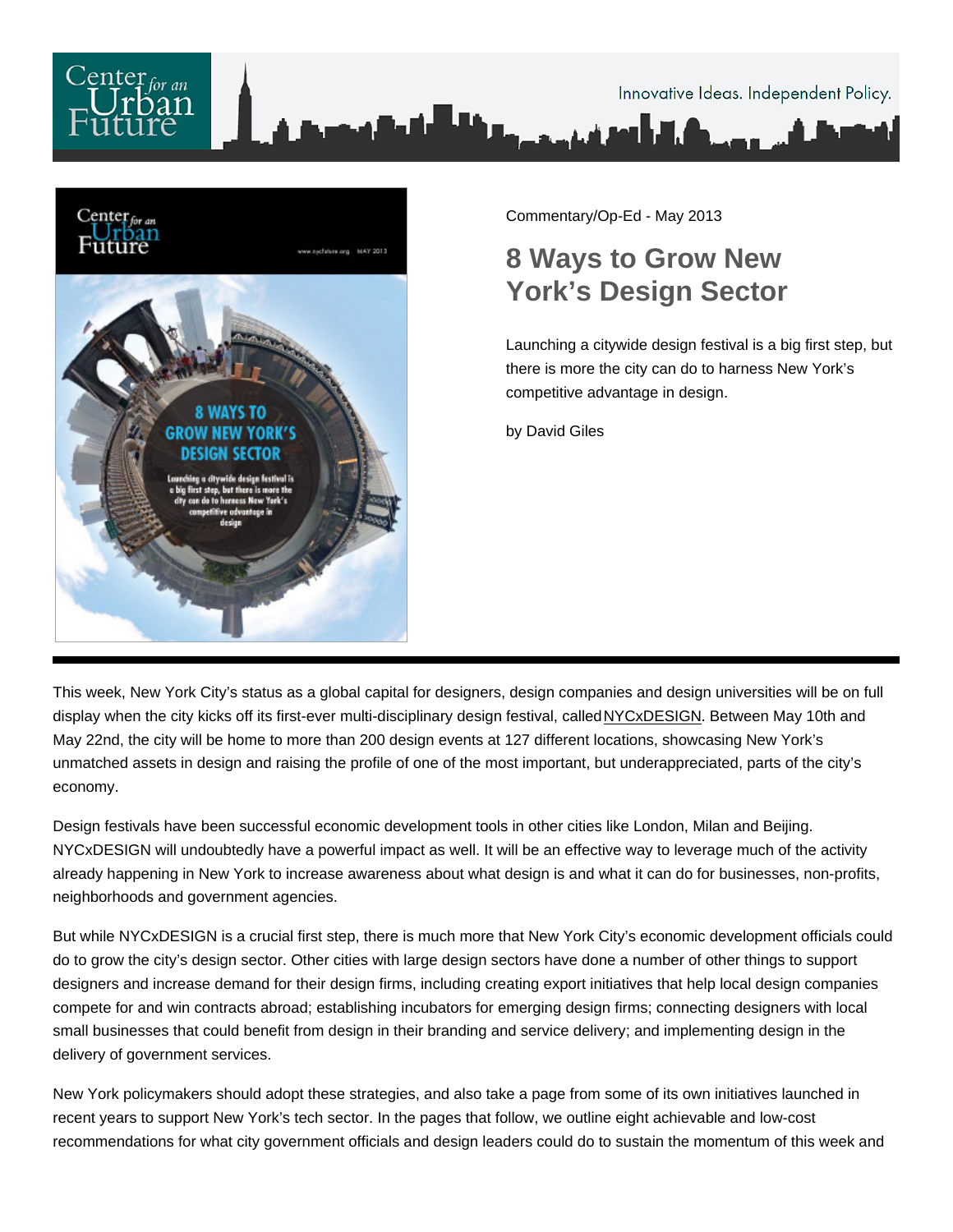tap new opportunities for growth.

\* \* \*

The Center for an Urban Future first proposed the idea of creating a city-wide promotional event for design in our 2011 [Growth By Design](http://nycfuture.org/research/publications/growth-by-design) report, which documented the powerful economic impact that design industries were having on New York's economy but also found that New York City economic development officials were doing remarkably little to support this part of the local economy.

As we documented, New York has far and away more designers working in furniture, fashion, jewelry , architecture, interior, commercial and graphic design—to name just a few of the most prominent sub-disciplines—than any other city in the country. In 2012, the most recent period for which data is available, New York City was home to roughly 39,000 professional designers (not including freelancers), compared to just 22,500 in the country's second largest design hub, Los Angeles. The five boroughs are home to nearly 3,900 different design firms, compared to L.A.'s 2,700.

New York City also graduates more than twice as many students in design and architecture as any other city in the country. And the city's leading design schools—including Parsons the New School for Design, Pratt Institute, the School of Visual Arts (SVA), the Fashion Institute of Technology (FIT), Cooper Union, Columbia's Graduate school of Architecture, Planning and Preservation, and the New York Institute of Technology (NYIT)—are critical catalysts for entrepreneurship, producing more business start-ups than the city's applied science and engineering schools.

Despite all this, there is significant untapped potential for growth in the city's design industries. Design now permeates every facet of the city's economy, as companies in the finance, healthcare, advertising, media and tech sectors are turning to designers to help them innovate and become more competitive. This is already resulting in significant job growth. The number of professional designers in the city has grown by 26 percent since 2003, an impressive jump given that this period includes the Great Recession. After suffering job losses in three consecutive years after the 2008 financial crisis, design jobs started to grow again in 2012, going from 37,535 in 2011 to 38,810 just one year later.

To fully harness the city's design sector, and help New York diversify its economy, city policymakers and design leaders should implement the following recommendations:

- Turn this year's NYCxDESIGN into an annual festival
- Use design and designers to improve the delivery of government services
- Elevate the city's Chief Creative Officer position
- Help New York-based designers export their services and reach new markets
- Connect designers to small businesses and Business Improvement Districts (BIDs)
- Create opportunities for the city's major design schools to collaborate
- Look at how design can be incorporated into new and existing business incubators
- Improve business and entrepreneurial training for design students

\* \* \*

Turn this year's NYCxDESIGN into an annual festival

Modeled on the London Design Festival, which takes place in the fall, NYCxDESIGN will provide a citywide promotional platform for hundreds of design-related events across the city, including a recently resurrected BKLYN Designs furniture and product design fair at the St. Anne's Warehouse in DUMBO, the Frieze Art Fair, MoMA's "Destination New York" exhibit at their retail store, and the International Contemporary Furniture Fair (ICFF), among dozens of other smaller events. Like the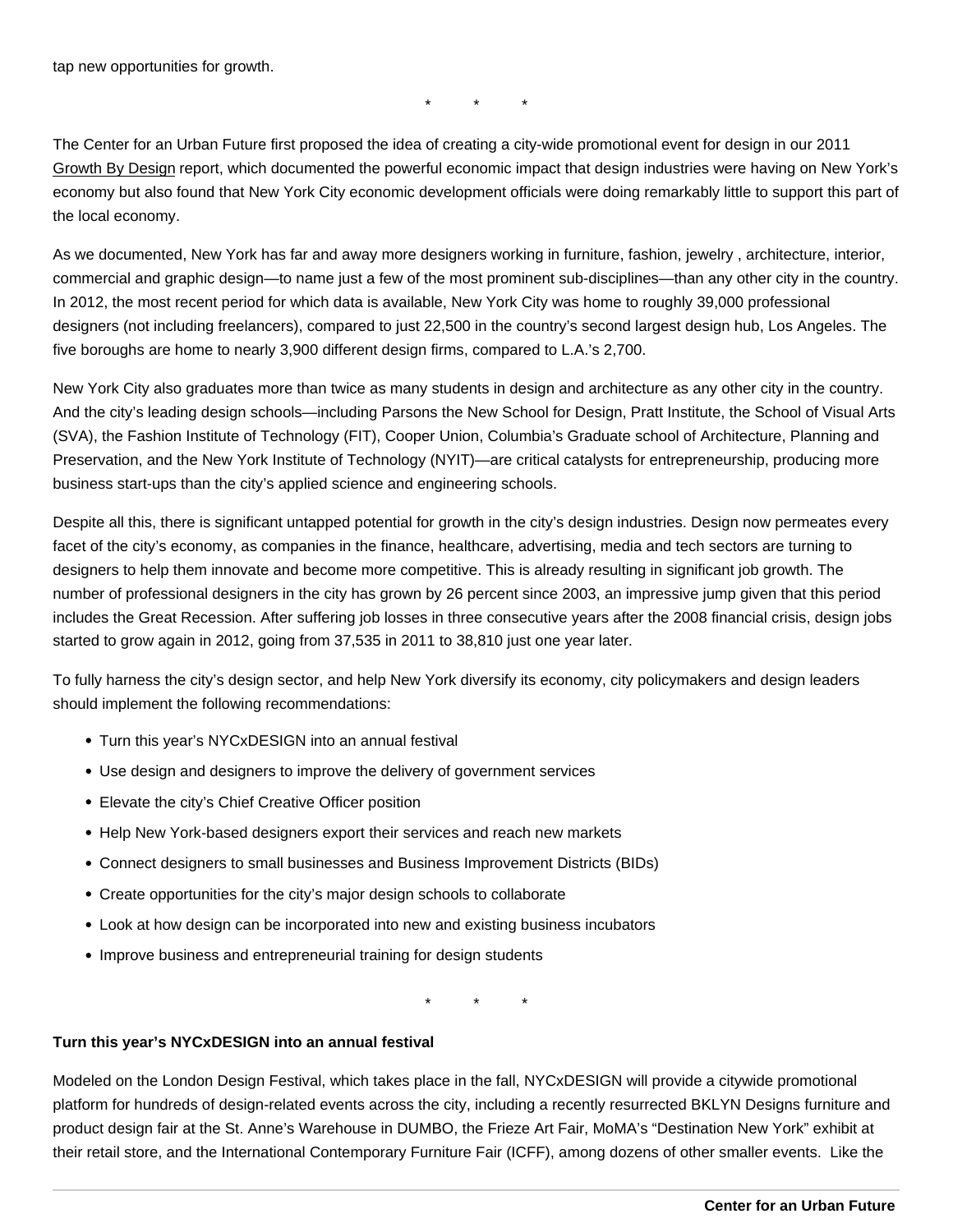London Design Festival, New York's tourism bureau, NYC & Company, have created a brand and identity for the event and distributed a digital tool kit with brand assets and graphics as well as printed decals to all participating organizations and businesses. Advertisements for the 12-day festival are appearing regularly in Times Square on the Reuters and Nasdaq screens, bus shelters, street pole banners and Taxi TVs.

However, promotional events only work if organizations and businesses can depend on their continuation and plan new events and initiatives accordingly. Thus far the city has not taken steps to ensure that this year's event will continue next year and the year after that. City officials should consider creating an independent non-profit that can organize the festival year after year. Besides fundraising throughout the year, a non-profit would be able to work with leaders in both the private and government sectors to develop programs that could help raise awareness about successful design interventions. And it could work with the city's Economic Development Corporation (NYCEDC) and the state's Empire State Development Corporation (ESD) to develop entrepreneurship and export assistance programs that use the festival as a platform for connecting designers with both local and foreign businesses.

\* \* \*

Use design and designers to improve the delivery of government services

In 2004, the Bloomberg administration unveiled the Design Excellence program at the Department of Design and Construction (DDC) in order to circumvent onerous procurement rules and pave the way for talented architecture and design firms to work on smaller capital projects at city agencies and departments. So smaller firms weren't overburdened by the rules governing RFPs, they were cleared for projects by the agency and used as if they were in-house designers. Over the next several years, dozens of projects at city libraries, hospitals, parole offices, senior centers, museums and firehouses, among others, went through the program with such outstanding results that DDC now uses the same process for all capital projects under \$50 million.

Something similar needs to happen at other agencies. Designers could play a huge and potentially transformative role throughout city government if more of an effort were made to both encourage (and in some cases allow) the purchasing of good design and disseminate information to the design community about new opportunities.

[Montreal's UNESCO City of Design Initiative](http://mtlunescodesign.com/en/projet/About-Montreal-UNESCO-City-of-design/2), for example, spearheaded by the city of Montreal's design commissioner, has been encouraging design competitions as the preferred process for public commissions and working to open up RFPs to a wider audience of potential designers. Both initiatives, they hope, will not only increase the quality of their capital projects but, like the DDC program, open up opportunities for smaller design firms.

In New York, there is certainly no shortage of public projects that could benefit from partnering with local designers: wayfinding systems in subway stations, garbage cans and collection systems, street signs, patient intake forms, waiting rooms, 311 apps, even community board meetings all pose tremendous design problems. But the city lacks a mayoral appointee who could work with the Office of Management and Budget and city agencies to reform the city's procurement rules and influence commissioners and agency heads to adopt new practices. Unlike Montreal or Philadelphia, New York does not have a commissioner of design or a chief creative officer who works out of the Mayor's office and has the mission and power to improve government through design.

Having a point person with the ear of the Mayor could dramatically improve current agency practices. And a team in the Mayor's Office, modeled on Boston's Office of Urban Mechanics or Copenhagen's cross-ministerial [Mindlab](http://www.mind-lab.dk/)—or, indeed, on New York City's own Center for Economic Opportunity, which develops innovative, cross-agency programs in the social policy arena—could hatch pilot programs that could end up revolutionizing the way citizens engage with their government. Moreover, implementing design across the city in this way, even if particular projects ended up going to designers located outside of the city, would provide a much needed boost to the industry, as it has started to do in tech. It would make design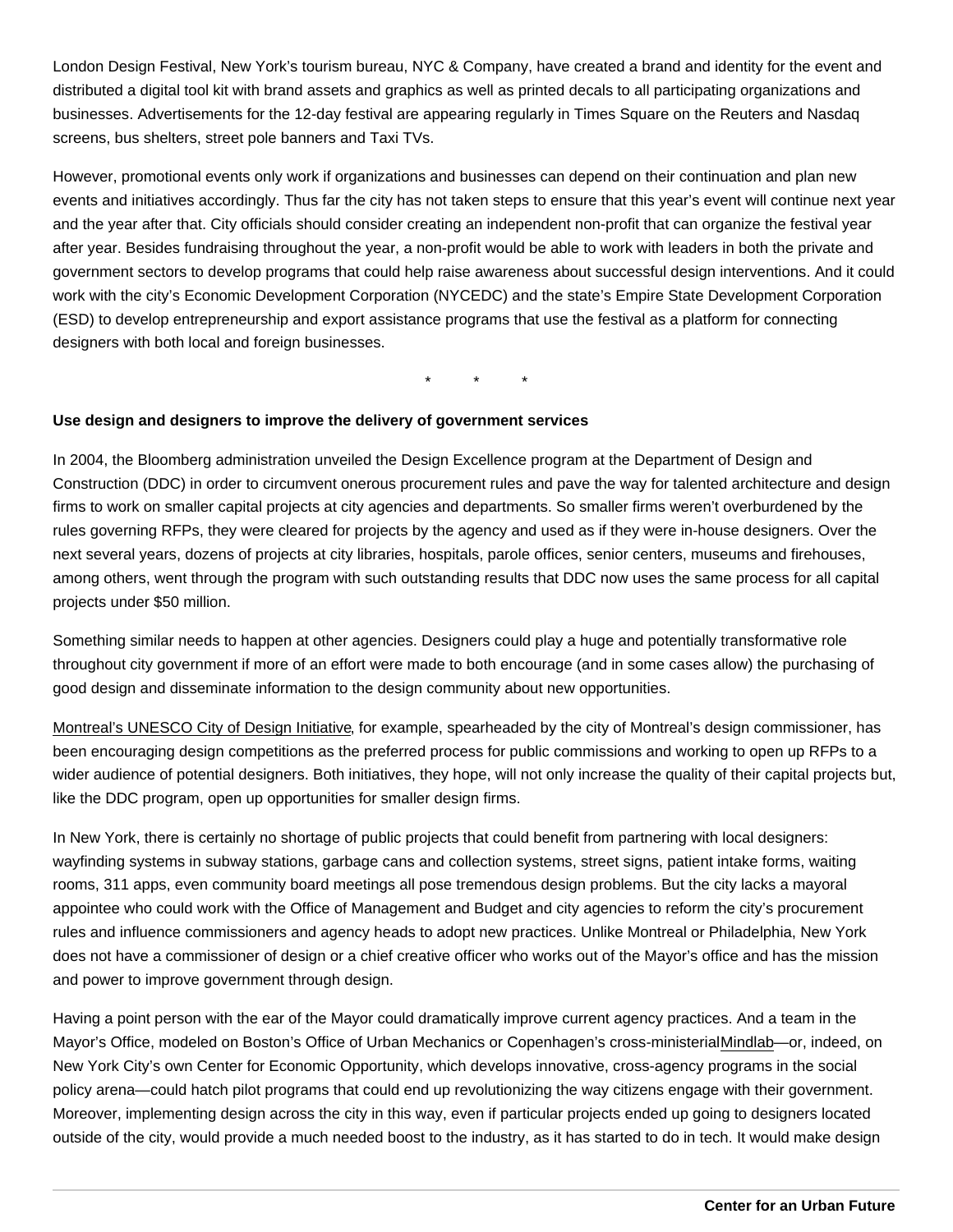much more accessible and visible and spark further discussion about its applicability in private-sector contexts.

\* \* \*

Elevate the city's Chief Creative Officer position

At the depth of the recession in 2009, when the Bloomberg administration began looking for ways to diversify the city's economy, the Mayor appointed Rachel Sterne (now Rachel Haot) as the city's first Chief Digital Officer. And what could have been a minor, dead-end post has since proved to be a huge boon to the city's tech sector. The Chief Digital Officer visits dozens of tech companies, meet-ups, incubators and conferences every month. She operates as an interface between the industry and the city and serves as a clearing-house of information about events and opportunities for private sector businesses, VCs, angel investors, entrepreneurs and students in the city. Like design, technology is a sector with blurry boundaries and broad applications, but what makes it a discrete part of the economy is the social capital of the community that uses it to build new businesses. The Chief Digital Officer has amplified existing efforts by providing the city's imprimatur and bringing material resources to bear on building new networks. The same thing could and should be done with respect to the city's design sector.

As the Center for an Urban Future underscored in its two reports on the sector, New York already has a richer fabric of design non-profits, schools and cultural organizations than any other city in the country and very probably the world. During any given week, dozens of design-related events, lectures, classes, and exhibitions are happening, new ventures and experiments are launched. But without the amplifying effect of the Chief Digital Officer so many of these events happen in a vacuum of publicity and professional siloization and thereby fail to break through to the general public or to create the crossdisciplinary opportunities necessary for innovation and growth. New York already has a Chief Creative Officer, but the position is located inside NYC & Co and does not have the influence of a mayoral appointee working inside the Office of the Mayor. An elevated Chief Creative Officer could conceivably fulfill two roles at once: he or she could function as a pointperson for cross-disciplinary communications and—as the head of team—move the needle on the government's use of design across city agencies.

\* \* \*

Help New York-based designers export their services and reach new markets

Much of the growth potential in design lies with overseas clients, where developers and manufacturers in places from Shanghai to Dubai often employ western architects and designers. Recognizing this, many European governments are actively promoting their designers and architects. However, neither the federal government nor city economic development agencies do much of this. Whether at the national, state or municipal level, U.S. governments have absolutely no presence at international trade shows and expos, and officials make no concerted effort to invite foreign companies to consider our designers on new projects and initiatives. Given the size and reputation of New York City's design cluster, NYCEDC and the state-run ESD should take the lead on this issue and develop a strategy to take advantage of growing foreign markets.

\* \* \*

Connect designers to small businesses and Business Improvement Districts (BIDs)

New York based designers and design students could provide an immense service to small independent retailers, restaurants, bakeries, manufacturers and non-profits, many of whom are struggling in an age of increasing competition and could greatly benefit from redesigned awnings, menus, interiors, Websites and other design solutions. New York would be wise to emultate Montreal, which has been on the leading edge not only of reforming procurement rules but connecting young designers to small businesses. Through [Commerce Design](http://ville.montreal.qc.ca/portal/page?_dad=portal&_pageid=5497,26455672&_schema=PORTAL) Montreal officials were able to raise awareness among local merchants and create a ripple effect with events that showcased successful new projects. Corporate sponsorships were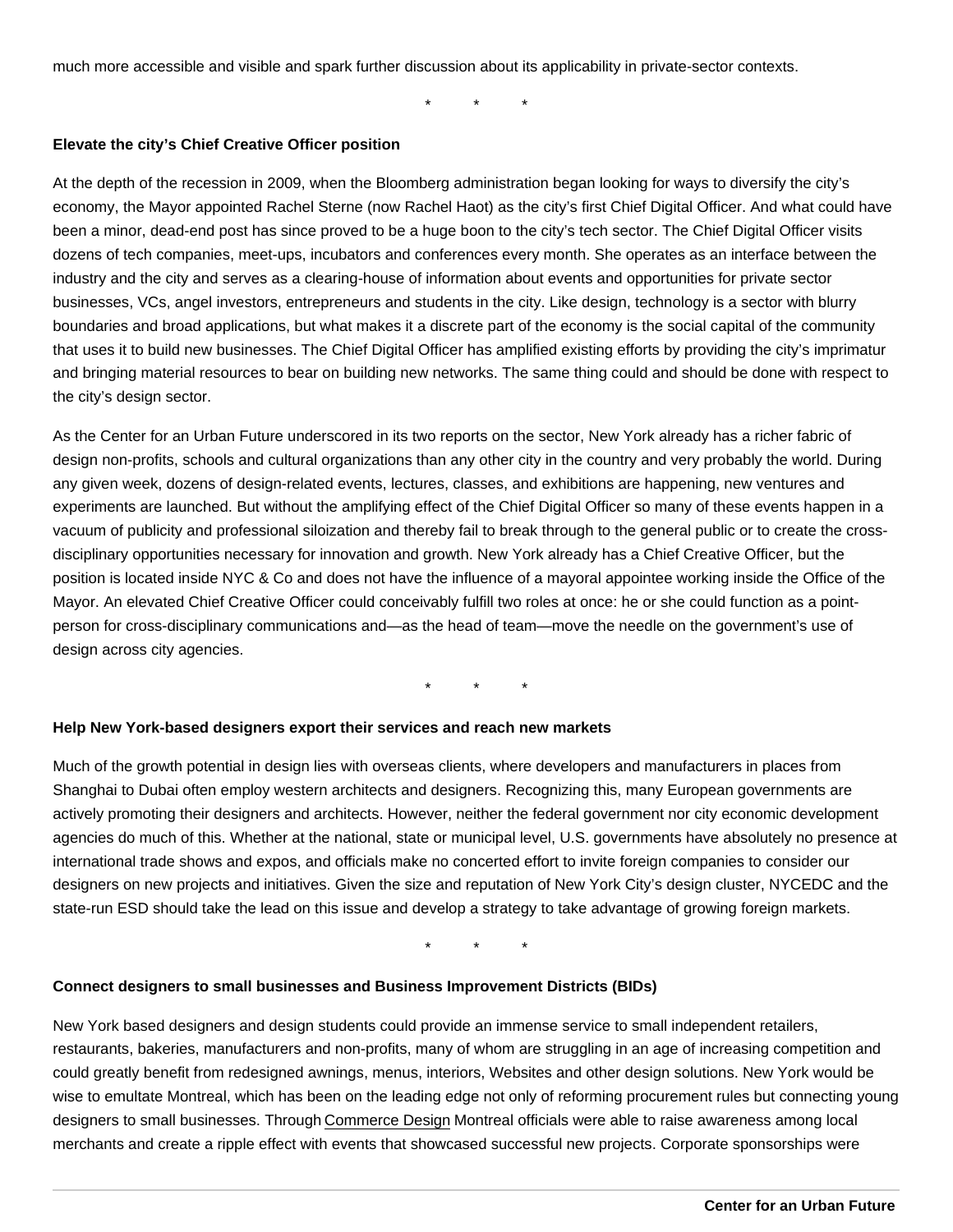sought out for awards and individual businesses not only benefited from more effective branding but from increased exposure.

In New York City, a similar program could reach out not only to individual merchants but Business Improvement Districts, and it could work with schools to match students and classes with clients who may not otherwise be able to afford high quality design work.

\* \* \*

#### **Create opportunities for the city's major design schools to collaborate**

Over the last decade, the four largest design schools in New York—FIT, Parsons, Pratt, and SVA—have experienced enormous spikes in the number of applications they receive every year, and all four have expanded their student body as a result. One of the big drivers behind these increases—besides the increasing importance of higher education more generally and the increasing visibility and prestige of the design disciplines—is New York City itself. The city and its cultural assets are a huge draw for students, and unlike the vast majority of their peers, the schools can choose from an unrivaled pool of professional designers and architects when tapping teachers and building professional networks for internships and placements.

Despite sharing their number one asset in New York's unrivaled professional community, however, the city's design schools have never pooled their resources on joint initiatives such as incubators and trade shows. And because they are naturally competitive, they have never shared information on how to best support and teach business skills to students and recent graduates. In the early 1990s, many of the country's largest independent art and design schools formed a consortium called AICAD (the Association of Independent Colleges of Art and Design) to collect information on trends and create a platform for advocacy. Because they face many of the same challenges and share the same advantages, New York City schools should form a local group to supplement these efforts. As a group representing over 25,000 students, the schools could more effectively lobby city and state policymakers on a wide variety of issues, including a sector specific loan forgiveness program, for example, that requires graduates to work at a public interest design consultancy, or a new incubator space at Bush Terminal in Sunset Park. And they might work with industry groups like AIGA and IDSA to come up with initiatives to support the continuing education of alumni and other professional designers in the region.

\* \* \*

### **Look at how design can be incorporated into new and existing business incubators**

The Department of Cultural Affairs is currently taking an inventory of city owned spaces that could be repurposed as studio spaces for artists and designers. If a large enough space were made available, the schools, including, perhaps, one of the city's engineering or business schools, could pool resources for the construction of a new design-focused incubator and then partner on the design and entrepreneurial programming once it's up and running. The schools of course could pursue this course of action on their own as well—including partnering with engineering schools on their own—but there might be advantages to collaboration.

Developing and supporting incubators is something NYCEDC has become effective at doing, having supported several in the tech industry in just the last two years. Without question, the agency should work with the city's design schools to plan a new, design-specific incubator, but they might also explore opportunities for developing design partnerships and programming in some of the city's existing incubators and workshare spaces as well. It is becoming increasingly clear that designers have a huge role to play at the very beginning of the development process for new businesses, developing prototypes and ironing out kinks in the way future consumers interact with products, for example, sharpening market strategies, and more.